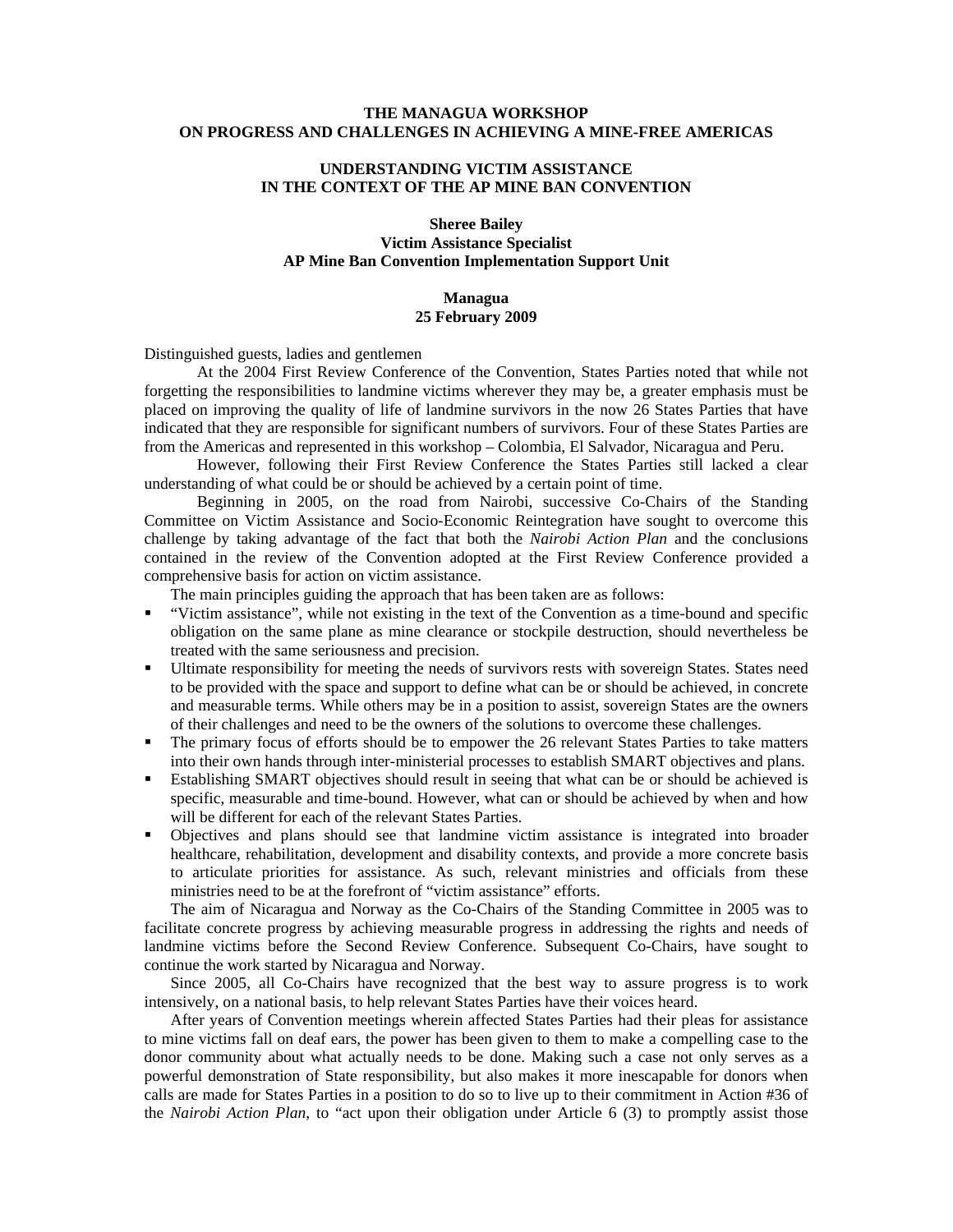States Parties with clearly demonstrated needs for external support (…), responding to priorities for assistance as articulated by those States Parties in need (….)"

Some of the key actions that have been taken since the First Review Conference include:

- Since 2005, with funding provided by Australia, Austria, New Zealand, Norway and Switzerland, the Implementation Support Unit has assisted the relevant States Parties with their inter-ministerial victim assistance efforts.
- Since 2006, the Convention's Sponsorship Programme Donor's Group has played an important role by supporting the participation of relevant health, rehabilitation and social services professionals in Convention's meetings.
- Since 2007, the Co-Chairs have convened parallel programmes for these victim assistance experts. The programmes aim to increase the knowledge of the expert participants on victim assistance in the context of the Convention, and thematic issues including data collection, emergency medical care, physical rehabilitation, psychosocial support, economic empowerment, inclusion, accessibility, community based rehabilitation, coordination, and the Convention on the Rights of Persons with Disabilities. More than 40 experts have been involved in a similar programme over the past 2 days here in Managua.
- In 2008, the Co-Chairs sought to overcome the challenge of establishing clear measures and indicators of progress in the pursuit of the victim assistance aim of the Convention. To assist the States Parties in the period leading up to the Second Review Conference, a set of indicators were developed which could be used in a variety of ways to indicate relative degrees of progress in fulfilling key aims in relation to victim assistance. The indicators are based on relevant actions in the *Nairobi Action Plan*.

In terms of the way forward on the Road to Cartagena and the Second Review Conference, please allow me to make the following suggestions:

First: While objectives may have been established by many of the 26 relevant States Parties that have reported the responsibility for significant numbers of survivors, it is essential that these States Parties proceed with the more complex task of developing and implementing comprehensive national plans to guide the fulfilment of these objectives, ensuring that these plans integrate mine victim assistance into broader healthcare and social service systems, rehabilitation programmes and legislative and policy frameworks.

Second: As progress in victim assistance should be specific, measurable and time-bound, with specific measures logically needing to be determined by individual States Parties based on their very diverse circumstances, relevant States Parties that have not yet done so should provide an unambiguous way to assess progress with respect to victim assistance as concerns their States by the time of the Second Review Conference.

Third: Given that the objectives established by most of the 26 relevant States Parties provide a clearer picture of their priorities for assistance, an emphasis could be placed on an enriched exchange of information on ways in which States Parties in a position to do so are fulfilling their obligations.

Fourth: As called for in actions #38 and #39 of the *Nairobi Action Plan*, States Parties and relevant organizations should continue to ensure effective integration of survivors in the work of the Convention and an effective contribution in all relevant deliberations by health, rehabilitation and social services professionals at both the national and international level.

Fifth: Efforts could be undertaken to develop strategies for the period after the Second Review Conference. This and other regional workshops provide an opportunity to do so. This morning victim assistance experts had an opportunity to contribute to these efforts.

And sixth: As highlighted in the Geneva Progress Report, coherence could be achieved by applying the framework developed for victim assistance in the context of this Convention in addressing the rights and needs of victims of other explosive remnants of war. For instance, the new Convention on Cluster Munitions could benefit a lot from the lessons learnt in applying the understandings on victim